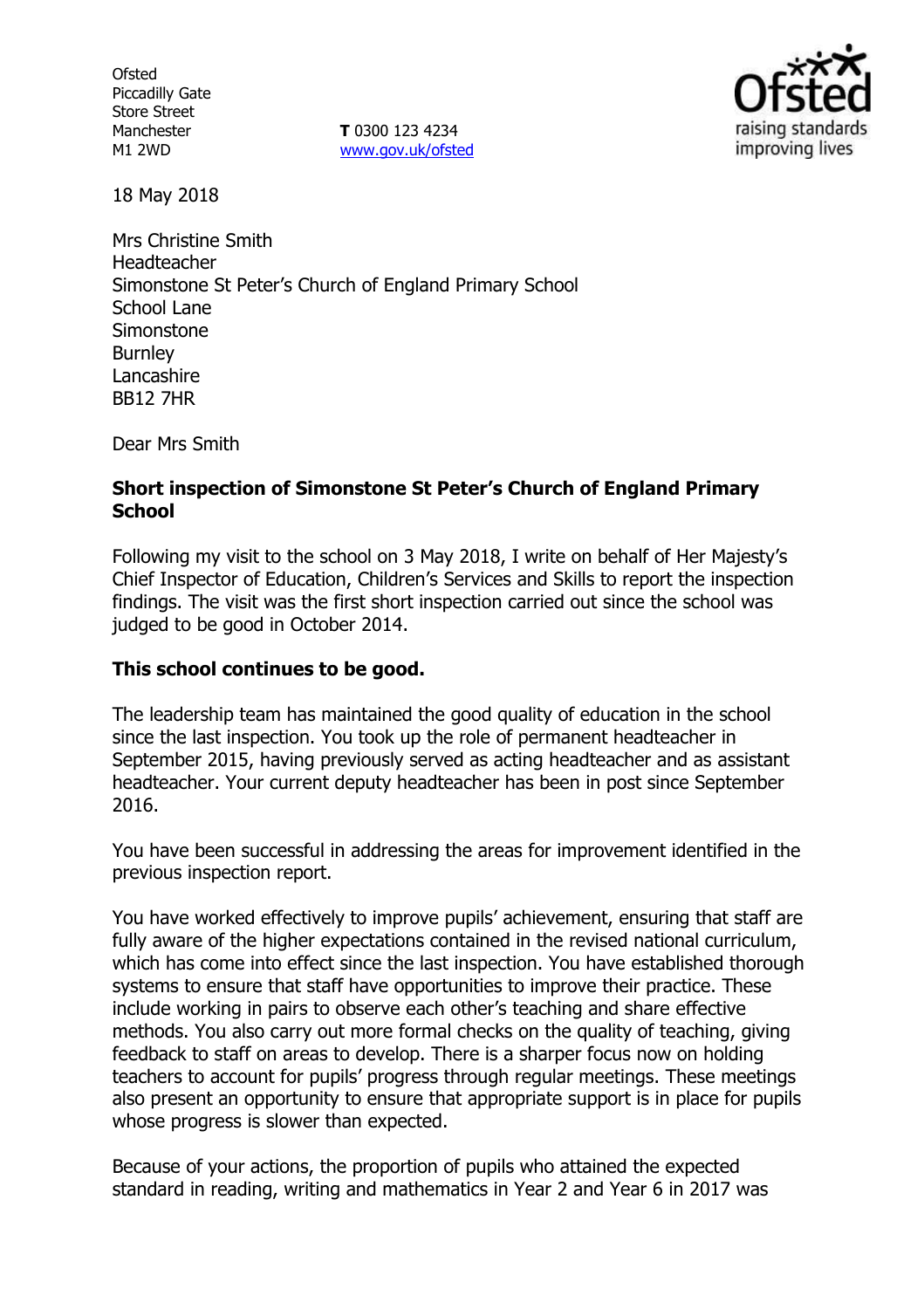

above the national average, which represents strong progress and an improvement on the results for 2016. Evidence from workbooks and the school's own assessment information shows that most current pupils make similar progress. However, you accept that progress needs to be stronger so that more pupils achieve the higher standard in each subject. You also recognise that teachers need to be more consistent in providing challenging work for the most able in order to secure better progress.

You have transferred the school's existing good practice in reading, writing and mathematics to other subjects by improving your assessment and tracking system. This mirrors the system used for English and mathematics and has a clear focus on the skills pupils need to acquire. Evidence from pupils' work shows that teachers use the information provided by this system to ensure that pupils acquire the appropriate skills at a rapid pace. Teachers provide plenty of opportunities for pupils to use, for instance, writing skills in other subjects. They also allow pupils to make their own decisions around the content and presentation of their work. This is effective in enabling pupils to deepen their understanding according to their ability. For example, in history in Year 6, pupils make comparisons between Athens and Sparta, choosing for themselves the features that they feel are most relevant.

You have a secure grasp of the quality of education you provide at the school. You are ambitious for continuing improvement. You have brought about better test results for pupils in Year 2 and Year 6 in reading, writing and mathematics in 2017 compared with 2016. You have devised plans for improvement that contain actions focused on further development, including for the most able pupils. You recognise, however, that more precision in the ways in which you measure the effectiveness of your actions, with a firm focus on pupils' achievement, will enable you to target those actions more effectively.

You and your staff create a warm and welcoming environment that is strongly influenced by the school's Christian character. Parents and pupils alike are overwhelmingly positive about the school. Parents who responded to Parent View, Ofsted's online survey, typically commented on the 'nurturing environment', the 'loving, family atmosphere' and the fact that their children achieve well and grow in confidence.

Pupils enjoy all aspects of school life, including the wide range of activities you provide, such as educational visits and clubs, which are effective in supporting their spiritual, moral, social and cultural development.

You ensure that the premises are in excellent condition and you are always keen to find ways to get the most out of the space you have available. For example, you have recently had a conservation area built in the school grounds. You use this to encourage pupils to appreciate nature and also to stimulate them in their development of, for instance, writing skills or practical mathematical work.

You are eager to develop and refine your pupils' learning skills. To this end, you have introduced a programme of activities within the school's curriculum to develop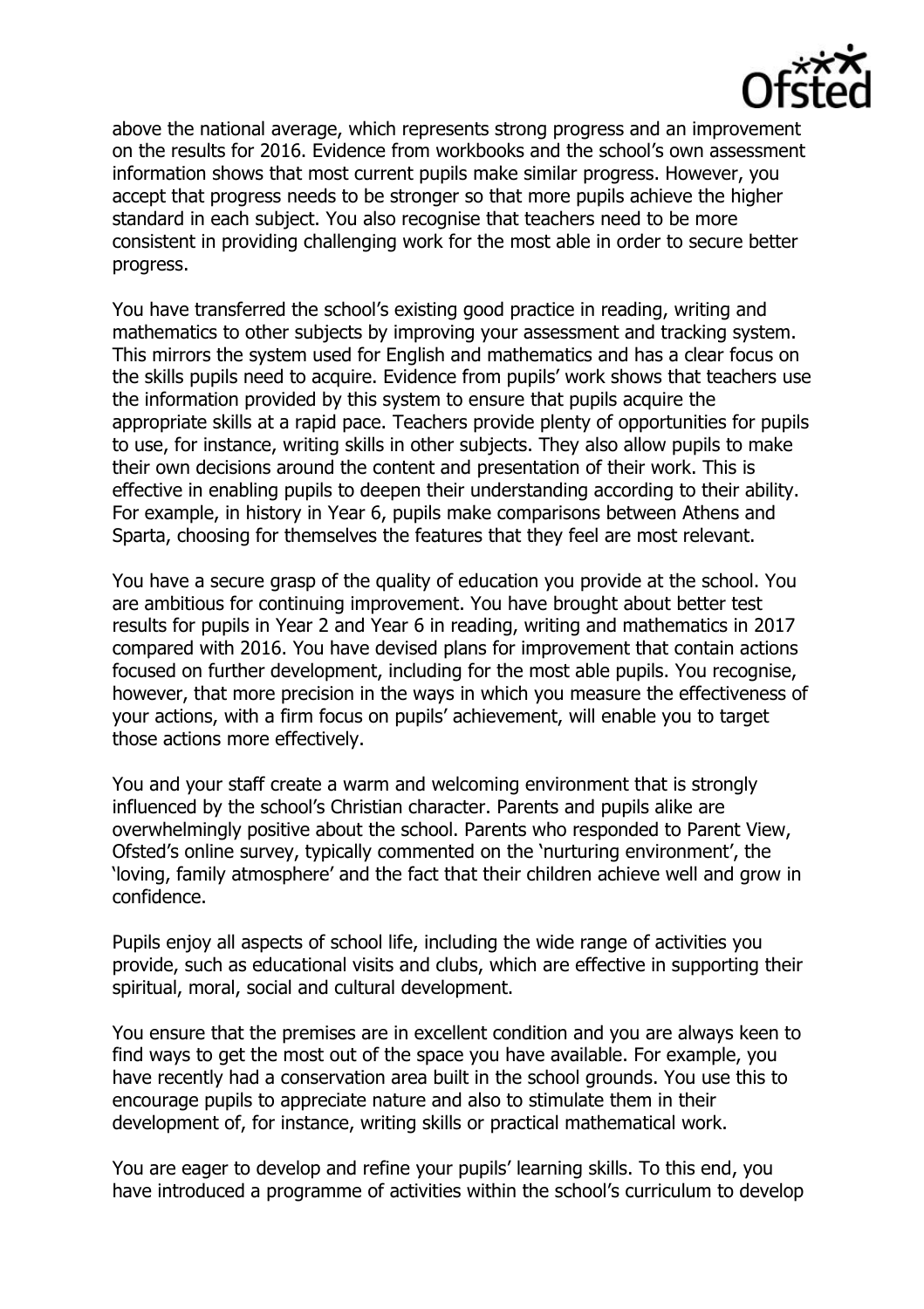

their resilience and to help them understand the benefits of learning from their mistakes. This contributes well to pupils' positive attitudes to learning, which I observed during the inspection, and to the overall picture of strong progress.

Staff are very positive about the school. They appreciate the training you provide for them, which ranges from the paired observations and sharing of good practice, as reported earlier, to courses designed to improve their knowledge and skills. They feel these activities are useful in improving their performance.

The local authority has a clear understanding of the strengths of the school and is confident about the quality of leadership. It provides effective support at a level appropriate to the school's needs.

## **Safeguarding is effective.**

The leadership team has ensured that all safeguarding arrangements are fit for purpose and records are detailed and of high quality. The designated safeguarding lead makes prompt referrals when needed to appropriate agencies, such as children's services, although there are very few cases. The school's record of required checks on members of staff is suitable and complies with government guidance.

There is a strong culture of safeguarding in the school. Pupils feel safe there because adults give them helpful information. They know, for example, that they should not share personal details when they are using the internet. They also know they can trust their appointed key worker to listen and respond to any concerns they raise. Bullying is rare and pupils know that adults will manage it effectively if required. Your staff have a secure understanding of safeguarding processes because they have undertaken effective training. They know how to recognise the various signs of abuse.

Governors have a very clear overview of safeguarding procedures. They receive regular reports from senior leaders. The chair of governors has regular meetings with the designated person responsible for safeguarding in the school to discuss any issues that emerge.

Leaders take all reasonable steps to ensure that pupils are safe from traffic on arrival at and departure from school. There are written risk assessments in place, which contain suitable safe systems, such as preventing parking near the school entrance by placing clear signage to warn parents arriving by car and other motorists.

### **Inspection findings**

 $\blacksquare$  At the start of the day, we agreed a number of key lines of enguiry, which formed the basis of the inspection. I have already reported on how successfully you have addressed the areas for improvement identified at the last inspection. I have also noted how effectively leaders manage safeguarding arrangements in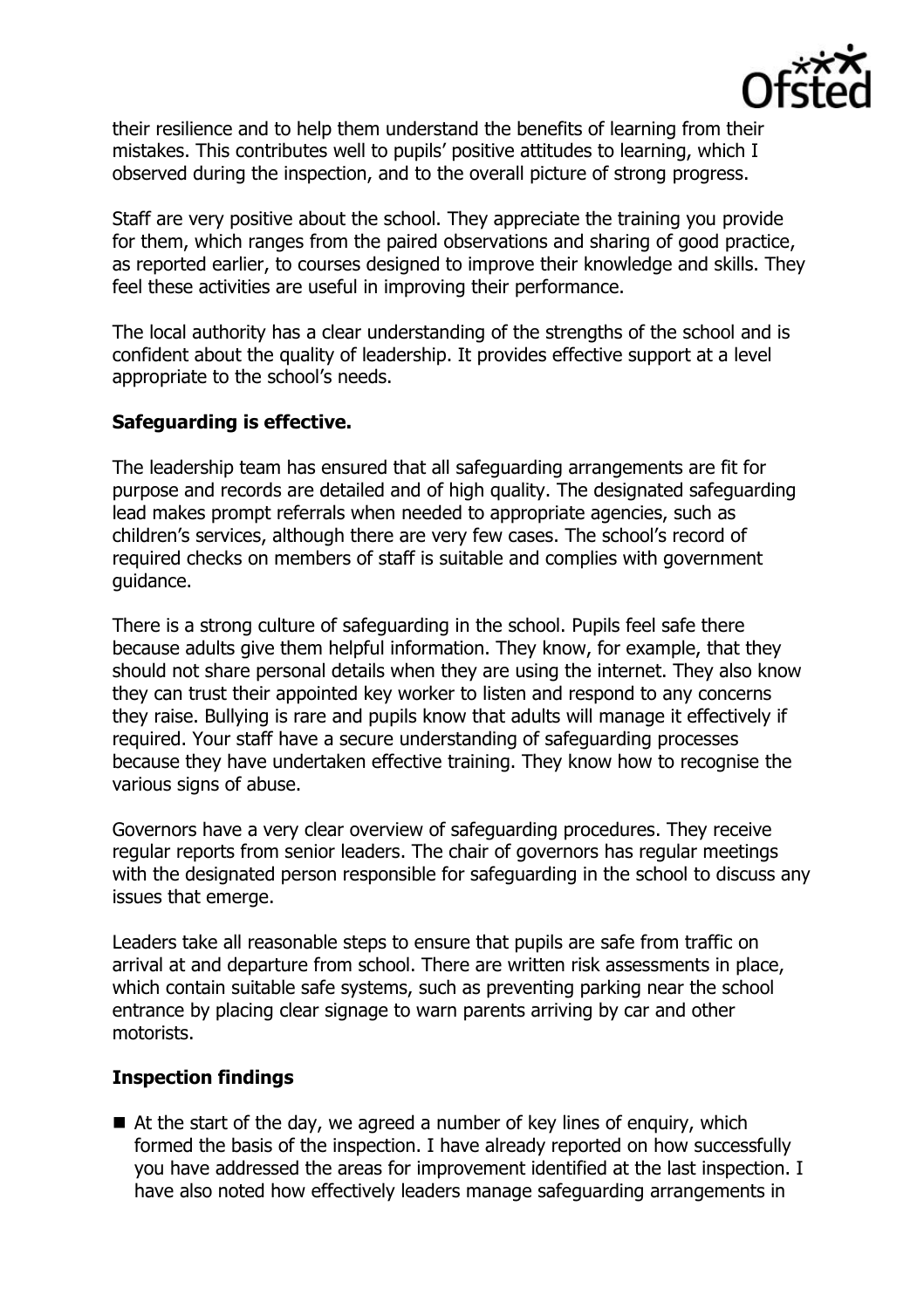

the school.

- $\blacksquare$  My next line of enquiry concerned how you ensure that as many pupils as possible reach the higher standards in reading, writing and mathematics. I also explored why girls in Year 6 performed less strongly than boys at the high standard or greater depth in the tests in 2017. You were quick to analyse the reasons behind girls' underperformance in this respect and identified areas to develop. As a result of your analysis, you put new strategies in place across all year groups. In reading, there is now a more focused approach to inference and deduction that is appropriate to pupils' ability and age. In mathematics, you have strengthened the emphasis on problem-solving and reasoning skills. In writing, you now have a system that enables pupils to write at length and without support more frequently. You have also adapted your assessment procedures so that they more acutely centre on identifying gaps in pupils' knowledge and providing support to address these. As a result of your actions, pupils' books and the school's assessment information show that the proportion of current pupils achieving higher standards is growing. However, you recognise that teachers are less consistent in providing challenge to some most-able pupils, for example, in lower key stage 2. This means that your strategies, although starting to have a positive impact, have yet to ensure that more pupils reach the higher standards across almost all year groups.
- Another focus for the inspection was on how well leaders accelerate progress in reading, writing and mathematics in key stage 2. Across most year groups, current pupils make strong progress. The proportion of pupils who achieve the expected standard is increasing and is typically higher than the national average, using Year 2 or Year 6 figures for comparison. Your strategies, such as more focused work on sharing effective teaching methods and the increased opportunities to develop, for instance, writing skills in other subjects, have contributed effectively to this improvement. For example, in science in Year 6, pupils write well-organised texts about evolution, with a degree of sophistication appropriate to their ability. This matches the quality of writing in English work. However, as noted in the previous paragraph, you realise that maximising the number of pupils who achieve at the higher standards is key to securing even faster progress.
- Another key line of enguiry was the rate of current pupils' progress in phonics in Year 1. Typically, a large majority of pupils meet the threshold in the phonics check in Year 1, although the proportion reduced slightly in 2017. This was because some pupils had additional needs. Evidence from pupils' work and from assessment information shows that current pupils make strong progress. Teachers provide pupils with plenty of opportunities to apply their phonics knowledge. For example, pupils write their own sentences or questions, using words containing the phoneme they have just learned. At the most recent assessment in the spring term, all pupils were working at or above the expected learning phase for their age.
- Finally, leaders and governors clearly understand their statutory duties. The school's website is now compliant. Governors provide leaders with effective challenge and support. They hold leaders stringently to account, asking suitably searching questions about matters such as pupils' progress and the school's